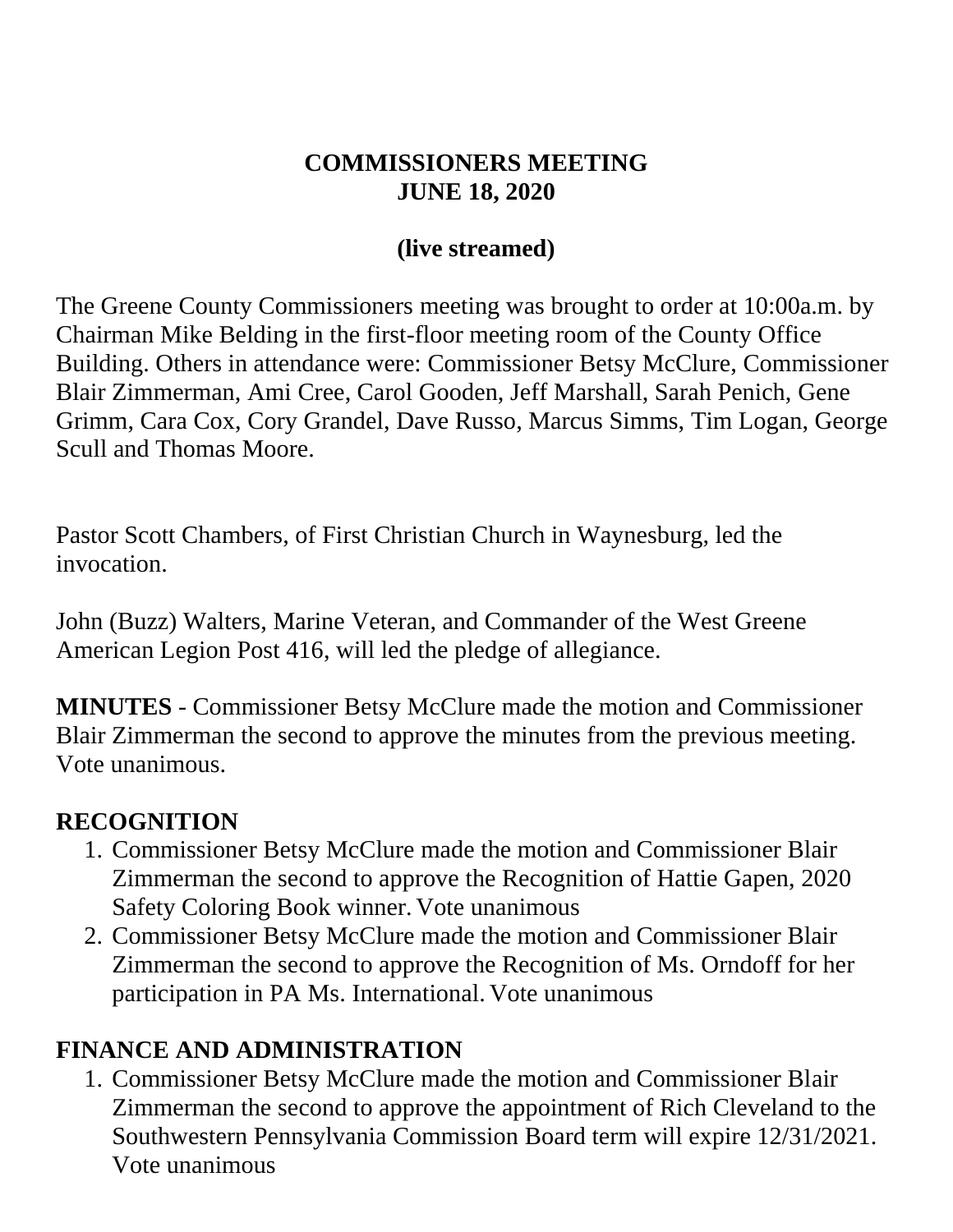- 2. Commissioner Betsy McClure made the motion and Commissioner Blair Zimmerman the second to approve the lease between the County of Greene and the Greene County Historical Society. Vote unanimous
- 3. Commissioner Betsy McClure made the motion and Commissioner Blair Zimmerman the second to approve the Agreement between the County of Greene and Duda's Farm, Inc. to set up a produce stand at the Greene County Airport for \$100.00 per month. Pending Solicitor approval. Vote unanimous
- 4. Commissioner Betsy McClure made the motion and Commissioner Blair Zimmerman the second to approve approving the submission of PCCD grant application and following contract for the Coronavirus Emergency Supplemental Grant. Vote unanimous
- 5. Commissioner Betsy McClure made the motion and Commissioner Blair Zimmerman the second to approve the submission of DCED grant application and following contract for the COVID 19 County Relief Block Grant. Vote unanimous
- 6. Commissioner Betsy McClure made the motion and Commissioner Blair Zimmerman the second to direct the Greene County Solicitor to determine whether Belko LLC is in compliance with the Restrictive Covenants at the Meadow Ridge Industrial Park location and also authorize the Solicitor to issue a document evidencing their compliance or noncompliance with the restrictive covenants based upon his observations of the premises and his legal opinion. Vote unanimous

# **COUNTY DEVELOPMENT**

1. Commissioner Betsy McClure made the motion and Commissioner Blair Zimmerman the second to approve for County Development to make application to the Department of Community and Economic Development their Strategic Management Planning Program. Vote unanimous

# **CDBG**

1. Commissioner Betsy McClure made the motion and Commissioner Blair Zimmerman the second to approve the Resolution for reducing Wayne Township Maple Alley Road Sewage Rehabilitation project by \$27,756.03 and adding the funds to the Greensboro Monongahela Township Joint Sewage Authority Collection System Rehabilitation. Vote unanimous

# **CYS**

1. Commissioner Betsy McClure made the motion and Commissioner Michael Belding the second to approve the RFP award to Blueprints for Independent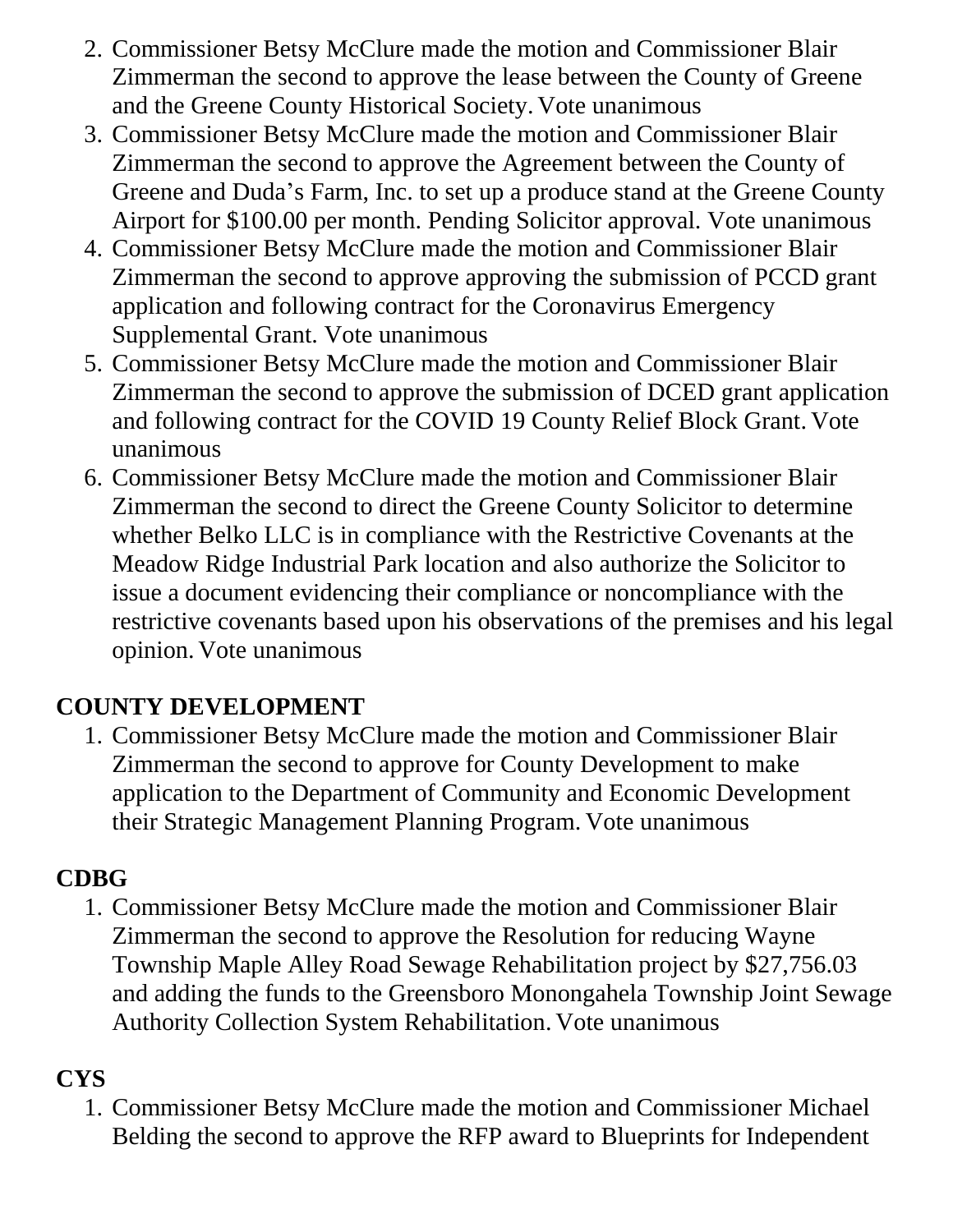Living Services for FY 20-21. Commissioner Blair Zimmerman abstained due to conflict.

# **EMERGENCY MANAGEMENT**

1. Commissioner Betsy McClure made the motion and Commissioner Blair Zimmerman the second to approve the Regional IPSR and 911 Legacy ALI Data Support Contract No Cost Extension. Vote unanimous

# **HUMAN SERVICES**

- 1. Commissioner Betsy McClure made the motion and Commissioner Blair Zimmerman the second to approve the FY 19-20 Capital Equipment Grant Agreement increase with the PA Department of Transportation (added \$34,820 to existing \$325,000 grant due to the delay in the State's procurement of vehicle vendors) Total Grant 359,820 for 5 buses. Vote unanimous
- 2. Commissioner Betsy McClure made the motion and Commissioner Blair Zimmerman the second to approve the FY 20-21 Community Public Transportation Grant Agreement with the PA Department of Transportation \$379,000(Shared Ride \$280,000 and PWD \$99,000). Vote unanimous
- 3. Commissioner Betsy McClure made the motion and Commissioner Blair Zimmerman the second to approve the CARES ACT 24 Rental Relief Program Designee as Greene County Human Services-Homeless Assistance Program. Vote unanimous

# **IT**

1. Commissioner Betsy McClure made the motion and Commissioner Blair Zimmerman the second to approve the WebEx (5) Licenses at \$23 each, per month for 12 months. Vote unanimous

### **PARKS AND RECREATION**

1. Commissioner Betsy McClure made the motion and Commissioner Blair Zimmerman the second to approve the purchase of a Zero Turn Lawn Mower from Four Seasons Lawn and Garden at a cost of \$12,899.00. Vote unanimous

# **NOTICES**

- 1. The Monongalia County Coal Company is making application to the PA DEP for an amendment to the Monongalia County Mine Coal Mining Activity Permit No. 30841312 and related NPDES permit.
- 2. Borough of Carmichaels Municipal Authority Water Treatment Plant Act 14 Notification of NPDES Permit Renewal for #PA0216291.